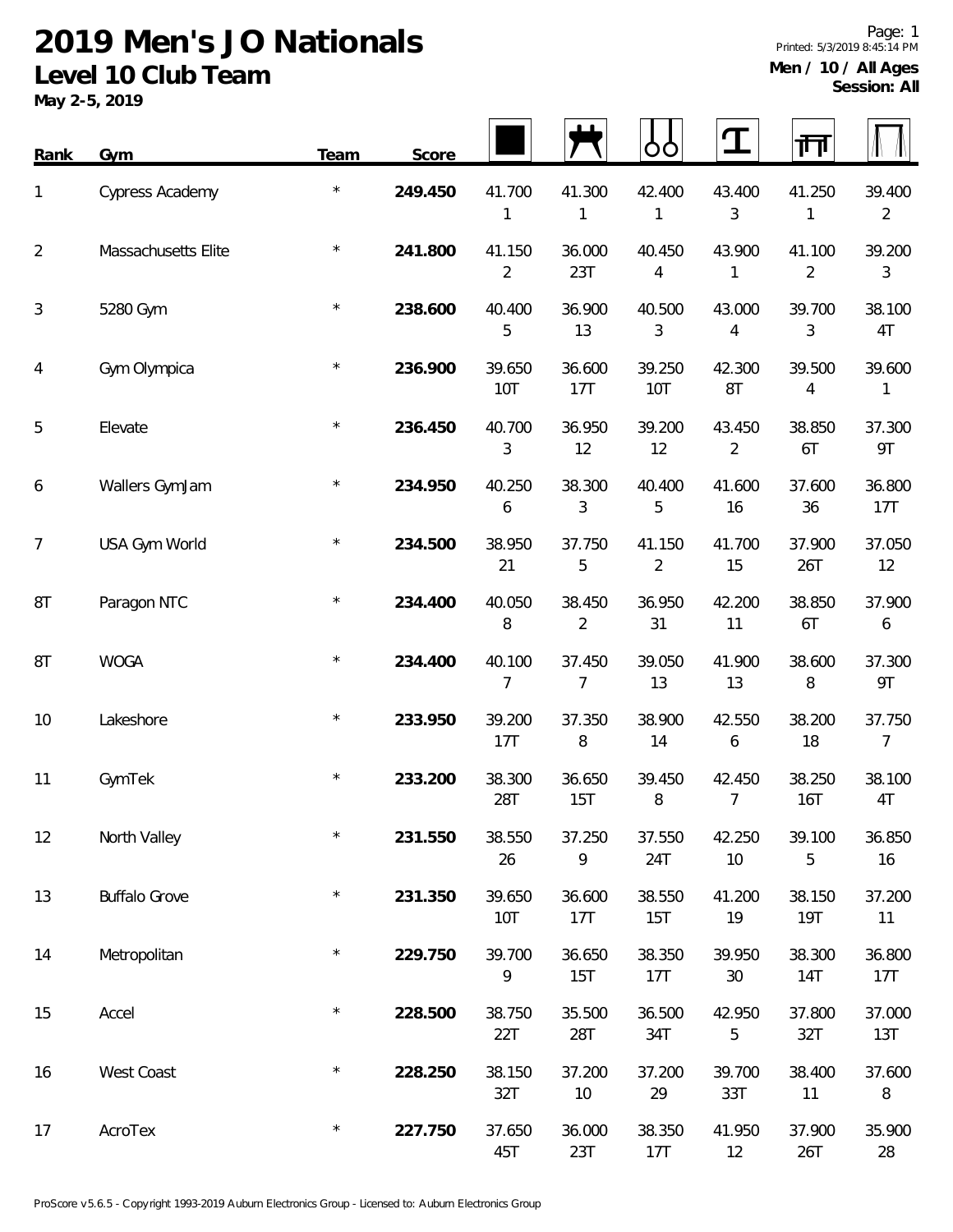**May 2-5, 2019**

| <b>Rank</b> | Gym                | Team    | Score   |                      |               |                      |               | गंग                  |               |
|-------------|--------------------|---------|---------|----------------------|---------------|----------------------|---------------|----------------------|---------------|
| 18          | Mini-Hops          | $\star$ | 227.650 | 38.150<br>32T        | 35.150<br>34T | 39.900<br>6          | 40.750<br>23T | 38.350<br>12T        | 35.350<br>40T |
| 19          | Apollo VA          | $\star$ | 227.400 | 39.550<br>14T        | 35.150<br>34T | 38.350<br>17T        | 41.350<br>18  | 38.150<br><b>19T</b> | 34.850<br>48  |
| 20          | Premier West       | $\star$ | 226.650 | 38.750<br>22T        | 37.650<br>6   | 36.150<br>47         | 39.850<br>31  | 37.800<br>32T        | 36.450<br>22  |
| 21          | New England Acad   | $\star$ | 226.200 | 38.200<br>31         | 35.750<br>27  | 37.050<br>$30\,$     | 39.700<br>33T | 38.550<br>9          | 36.950<br>15  |
| 22T         | OMEGA Gym          | $\star$ | 226.000 | 38.600<br>24T        | 34.250<br>51  | 39.250<br><b>10T</b> | 41.050<br>20  | 37.900<br>26T        | 34.950<br>46T |
| 22T         | Roswell            | $\star$ | 226.000 | 39.650<br>10T        | 35.850<br>26  | 36.050<br>48T        | 39.100<br>42  | 38.350<br>12T        | 37.000<br>13T |
| 24          | <b>SCATS</b>       | $\star$ | 225.950 | 39.650<br>10T        | 35.050<br>37  | 37.800<br>22         | 38.950<br>45T | 38.250<br><b>16T</b> | 36.250<br>23T |
| 25          | DeVeau's           | $\star$ | 225.800 | 39.350<br>16         | 35.250<br>33  | 38.550<br>15T        | 40.200<br>28T | 37.150<br>42         | 35.300<br>42  |
| 26          | <b>Bart Conner</b> | $\star$ | 225.600 | 37.800<br>42T        | 38.100<br>4   | 37.550<br>24T        | 38.050<br>59T | 38.500<br>10         | 35.600<br>36T |
| 27          | Gymstrada          | $\star$ | 224.950 | 37.950<br>38T        | 36.000<br>23T | 37.750<br>23         | 39.750<br>32  | 37.700<br>35         | 35.800<br>29T |
| 28          | Salto Gym          | $\star$ | 224.800 | 38.050<br>36T        | 34.200<br>52  | 37.850<br>21         | 40.550<br>25  | 37.500<br>37         | 36.650<br>19  |
| 29          | Daggett's          | $\star$ | 224.700 | 39.550<br><b>14T</b> | 35.300<br>30T | 37.300<br>27T        | 41.800<br>14  | 36.700<br>50T        | 34.050<br>57T |
| 30          | Crenshaw's         | $\star$ | 224.450 | 37.700<br>44         | 34.700<br>43T | 37.950<br>20         | 40.250<br>27  | 38.150<br><b>19T</b> | 35.700<br>33T |
| 31          | US Gym II NJ       | $\star$ | 224.200 | 39.050<br>19         | 33.400<br>60  | 37.300<br>27T        | 41.000<br>21T | 37.350<br>40         | 36.100<br>26T |
| 32          | Nebraska School    | $\star$ | 224.100 | 39.200<br>17T        | 36.800<br>14  | 36.400<br>40T        | 39.550<br>37T | 37.050<br>44T        | 35.100<br>45  |
| 33          | Harpeth School     | $\star$ | 223.850 | 37.000<br>58T        | 34.800<br>41  | 39.550<br>7          | 39.050<br>43T | 37.850<br>31         | 35.600<br>36T |
| 34          | La Fleur's         | $\star$ | 223.150 | 37.400<br>53T        | 36.100<br>21T | 36.500<br>34T        | 38.250<br>54T | 38.300<br><b>14T</b> | 36.600<br>20  |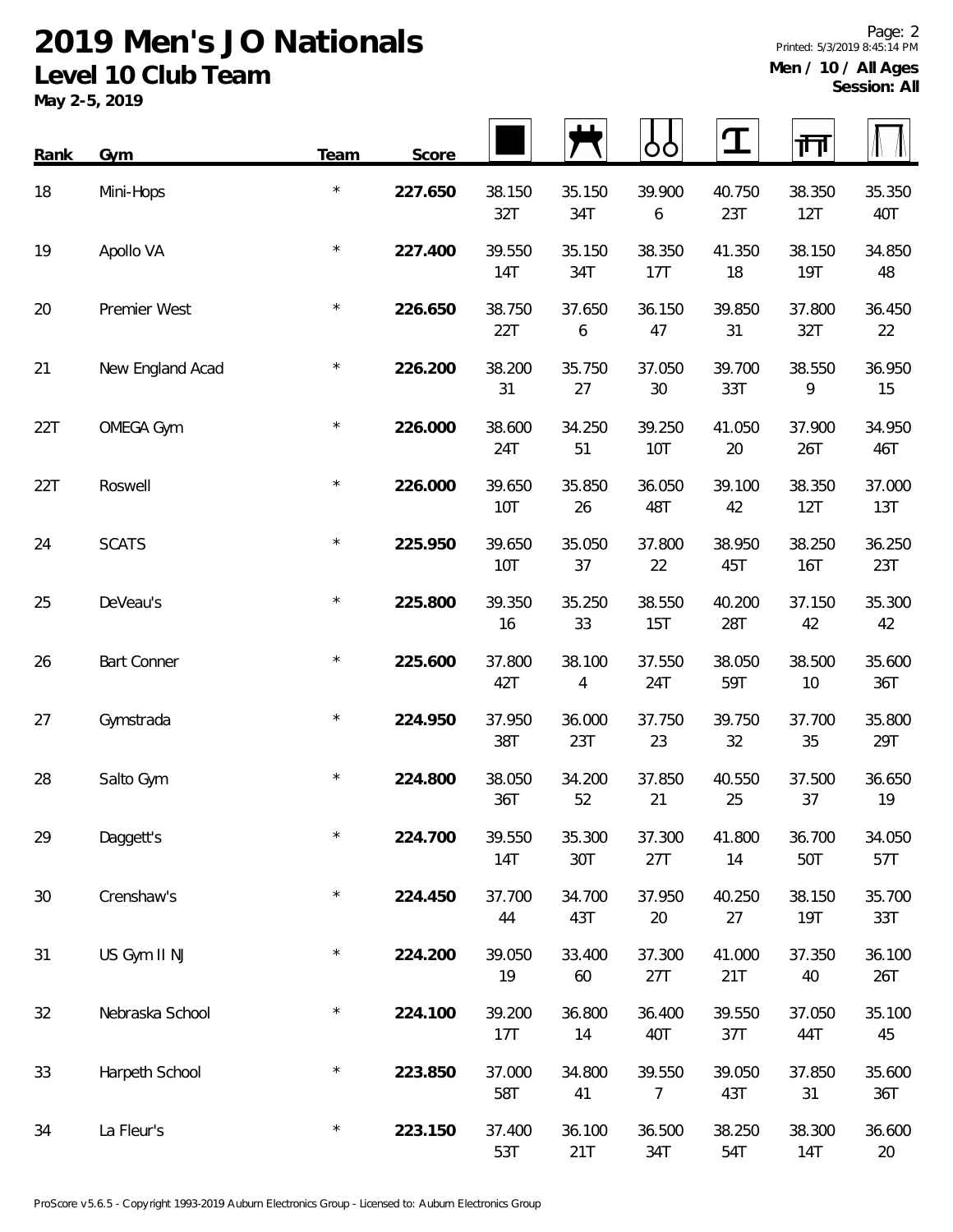| Rank | <b>Gym</b>         | Team    | Score   |               |               | OO            | <u> ፲</u>     | गा            |               |
|------|--------------------|---------|---------|---------------|---------------|---------------|---------------|---------------|---------------|
| 35   | Prairie Gym        | $\star$ | 222.450 | 37.650<br>45T | 34.900<br>39T | 36.450<br>38T | 39.650<br>35  | 38.000<br>23T | 35.800<br>29T |
| 36   | Sportsplex         | $\star$ | 222.400 | 38.600<br>24T | 36.200<br>20  | 34.650<br>65  | 39.600<br>36  | 37.200<br>41  | 36.150<br>25  |
| 37   | Houston Gym Assoc  | $\star$ | 221.200 | 37.400<br>53T | 36.100<br>21T | 36.300<br>44  | 40.200<br>28T | 35.650<br>63  | 35.550<br>38  |
| 38   | Queen City         | $\star$ | 220.750 | 36.950<br>60  | 34.300<br>50  | 36.050<br>48T | 40.750<br>23T | 38.000<br>23T | 34.700<br>49  |
| 39   | Champions TX       | $\star$ | 220.700 | 36.250<br>64  | 37.100<br>11  | 39.350<br>9   | 39.150<br>41  | 35.300<br>65  | 33.550<br>64  |
| 40   | Iron Cross         | $\star$ | 219.950 | 37.600<br>49  | 36.350<br>19  | 35.600<br>53  | 36.500<br>70  | 38.100<br>22  | 35.800<br>29T |
| 41   | Houston Gym Center | $\star$ | 219.900 | 37.900<br>40  | 34.450<br>48  | 36.400<br>40T | 39.550<br>37T | 37.900<br>26T | 33.700<br>60T |
| 42   | International OH   | $\star$ | 219.600 | 40.500<br>4   | 31.650<br>70  | 34.750<br>63T | 42.300<br>8T  | 36.350<br>53T | 34.050<br>57T |
| 43   | Gym World Central  | $\star$ | 219.400 | 38.400<br>27  | 34.900<br>39T | 37.400<br>26  | 37.800<br>63  | 36.600<br>52  | 34.300<br>56  |
| 44   | Ridgewood          | $\star$ | 219.350 | 37.850<br>41  | 34.350<br>49  | 36.500<br>34T | 38.250<br>54T | 37.750<br>34  | 34.650<br>50T |
| 45   | EnRich Gym         | $\star$ | 219.150 | 38.250<br>30  | 34.750<br>42  | 35.950<br>51T | 41.450<br>17  | 35.050<br>68  | 33.700<br>60T |
| 46   | Above the Bar      | $\star$ | 218.750 | 38.300<br>28T | 32.950<br>67  | 36.750<br>33  | 38.000<br>61  | 37.050<br>44T | 35.700<br>33T |
| 47   | Montgomery County  | $\star$ | 218.600 | 38.050<br>36T | 34.100<br>54  | 36.350<br>42T | 39.400<br>40  | 35.550<br>64  | 35.150<br>44  |
| 48   | San Mateo          | $\star$ | 218.500 | 37.800<br>42T | 35.500<br>28T | 34.050<br>71  | 38.100<br>57T | 36.800<br>49  | 36.250<br>23T |
| 49   | Atlanta School     | $\star$ | 218.450 | 38.150<br>32T | 33.100<br>62T | 36.850<br>32  | 38.850<br>47  | 37.000<br>46  | 34.500<br>52  |
| 50   | Madison Gym        | $\star$ | 218.250 | 37.550<br>50T | 35.300<br>30T | 35.450<br>56  | 37.400<br>66  | 37.900<br>26T | 34.650<br>50T |
| 51   | Go For It USA      | $\star$ | 218.100 | 39.000<br>20  | 35.000<br>38  | 36.200<br>45T | 38.500<br>48T | 36.900<br>47T | 32.500<br>70  |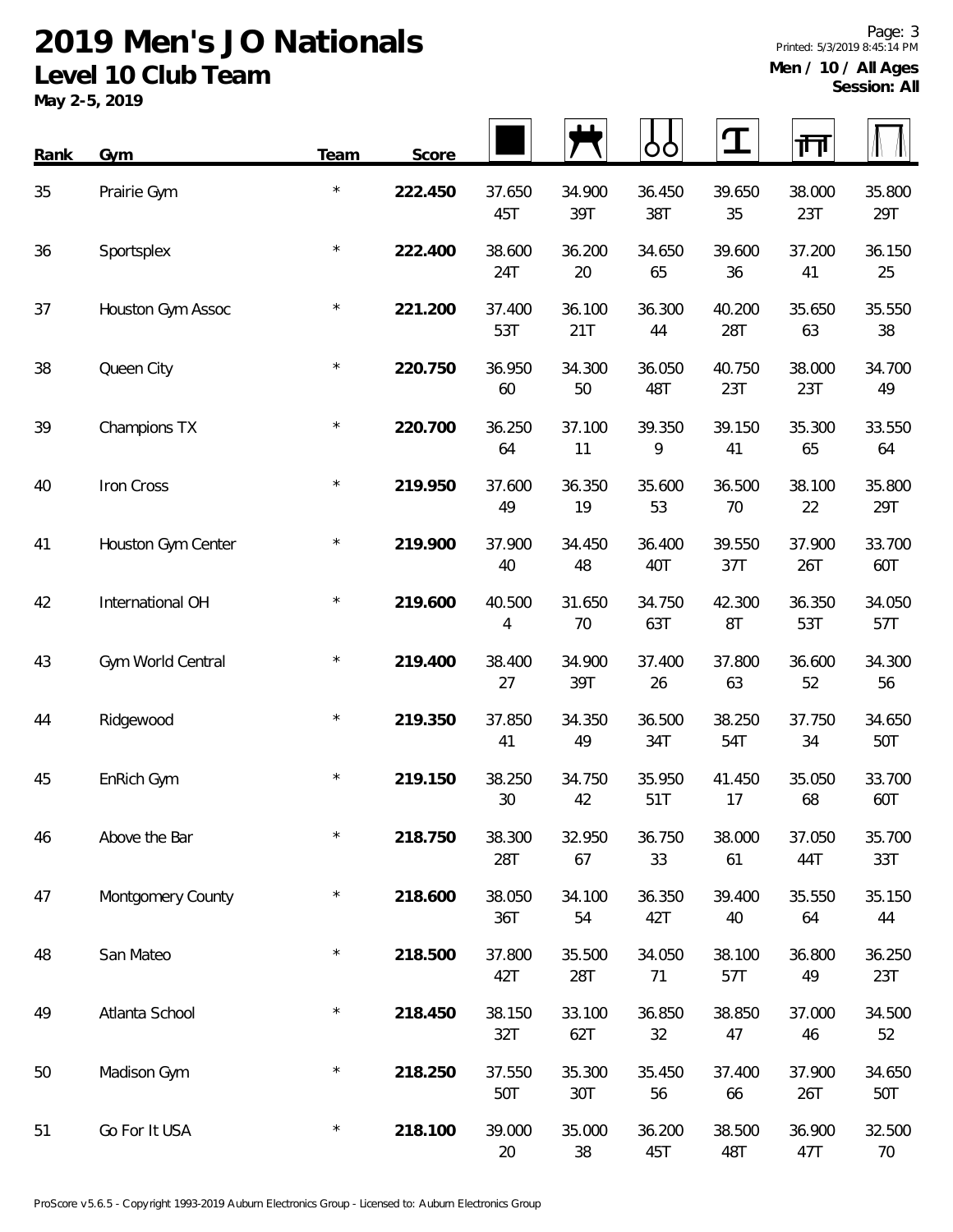| Rank | Gym                   | Team    | Score   |               |               |               | I             | 帀             |               |
|------|-----------------------|---------|---------|---------------|---------------|---------------|---------------|---------------|---------------|
| 52   | Bright Raven          | $\star$ | 218.000 | 37.650<br>45T | 34.650<br>46T | 35.300<br>58  | 38.350<br>50T | 36.350<br>53T | 35.700<br>33T |
| 53   | Gym World Inc         | $\star$ | 217.900 | 38.150<br>32T | 33.100<br>62T | 33.500<br>72  | 40.350<br>26  | 37.450<br>38  | 35.350<br>40T |
| 54   | Gym USA WG            | $\star$ | 216.700 | 37.100<br>57  | 33.550<br>59  | 36.500<br>34T | 37.900<br>62  | 36.150<br>58  | 35.500<br>39  |
| 55   | Park Avenue           | $\star$ | 216.550 | 37.650<br>45T | 34.150<br>53  | 35.000<br>60T | 41.000<br>21T | 35.150<br>66  | 33.600<br>62T |
| 56   | Emerge Acad           | $\star$ | 216.300 | 37.950<br>38T | 33.000<br>65T | 36.350<br>42T | 37.700<br>64  | 36.350<br>53T | 34.950<br>46T |
| 57T  | Troy                  | $\star$ | 215.300 | 37.350<br>56  | 32.350<br>68  | 34.250<br>69  | 39.050<br>43T | 35.750<br>62  | 36.550<br>21  |
| 57T  | St. Charles           | $\star$ | 215.300 | 37.400<br>53T | 33.700<br>57T | 35.250<br>59  | 38.100<br>57T | 37.100<br>43  | 33.750<br>59  |
| 59   | TAG USA               | $\star$ | 215.150 | 37.000<br>58T | 33.700<br>57T | 34.750<br>63T | 38.500<br>48T | 35.100<br>67  | 36.100<br>26T |
| 60   | First in Flight       | $\star$ | 214.550 | 35.500<br>68  | 34.700<br>43T | 35.500<br>55  | 38.950<br>45T | 36.300<br>57  | 33.600<br>62T |
| 61   | World Cup NY          | $\star$ | 214.400 | 37.550<br>50T | 34.650<br>46T | 34.550<br>66  | 36.400<br>71  | 36.900<br>47T | 34.350<br>54T |
| 62   | <b>Emerald City</b>   | $\star$ | 213.500 | 35.700<br>67  | 33.900<br>56  | 34.500<br>67  | 38.350<br>50T | 35.850<br>61  | 35.200<br>43  |
| 63   | Eagle Gym TX          | $\star$ | 211.850 | 35.800<br>65  | 35.300<br>30T | 36.450<br>38T | 38.200<br>56  | 32.900<br>73  | 33.200<br>66T |
| 64   | <b>Hocking Valley</b> | $\star$ | 210.800 | 34.550<br>71  | 35.150<br>34T | 34.150<br>70  | 38.050<br>59T | 36.700<br>50T | 32.200<br>71  |
| 65   | Hotshots East         | $\star$ | 210.750 | 34.700<br>69  | 34.700<br>43T | 35.550<br>54  | 37.100<br>68  | 36.100<br>59  | 32.600<br>69  |
| 66   | Premier Gym           | $\star$ | 210.700 | 36.800<br>61  | 33.100<br>62T | 33.450<br>73  | 37.500<br>65  | 34.100<br>70  | 35.750<br>32  |
| 67   | Seawind               | $\star$ | 210.350 | 37.500<br>52  | 33.000<br>65T | 33.050<br>74T | 38.300<br>53  | 37.400<br>39  | 31.100<br>73  |
| 68   | Broadway              | $\star$ | 210.250 | 35.750<br>66  | 31.500<br>71  | 34.950<br>62  | 37.350<br>67  | 36.350<br>53T | 34.350<br>54T |